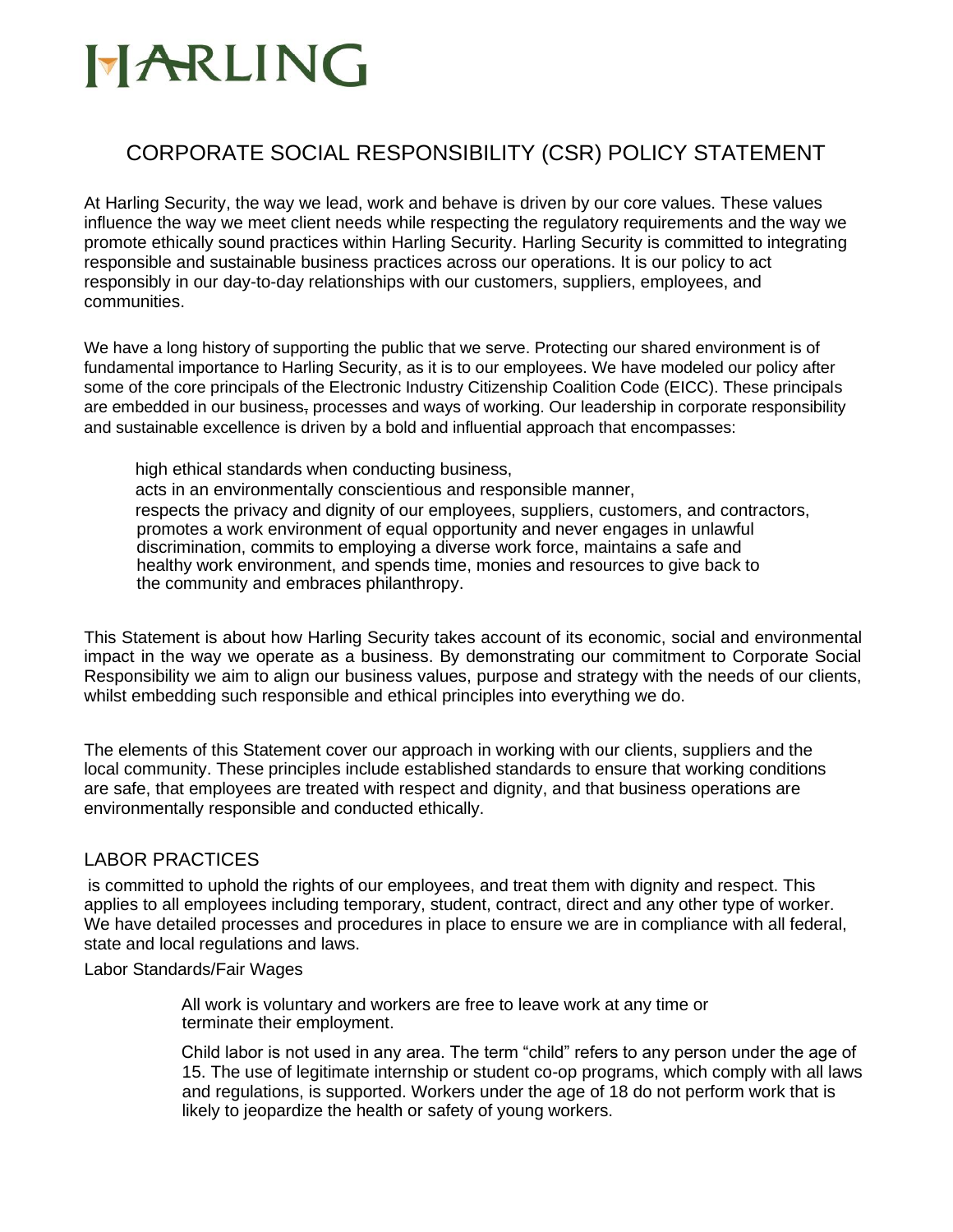Work weeks do not exceed the maximum set by federal, state or local law (whichever is greatest).

Compensation paid to employees is compliant with all applicable wage laws, including those related to minimum wages, overtime hours and legally mandated benefits.

In compliance with local laws, employees are compensated for overtime at pay rates greater than regular hourly rates.

Verification of employment eligibility is always performed per federal and state laws.

Regular updates to Harling Security's Payroll Software occur to ensure current tax rules

are being applied. Detailed checklists and procedures are used to verify information is processed and verified.

Creation and maintenance of documents and records ensure regulatory compliance and conformity to company requirements along with appropriate confidentiality to protect privacy.

Harling Security Human Resources conducts a regular review of our processes related to wage and labor practices.

Ongoing training to our Human Resources, Payroll, and Recruiting staff on the latest changes to regulations.

#### Performance Management

A key opportunity for Harling Security to evaluate employees, measure progress, offer constructive feedback, and provide developmental plans and activities is through annual goal setting and performance reviews. Harling Security has an ongoing and annual performance program focused on providing thorough, thoughtful and candid feedback and goals to increase employee skill set and ability.

We also make it a point to recognize top performance and productivity both through formal Awards programs and informal recognition.

#### Benefits & Total Compensation

We recognize that employee benefits participation is an important part of the employment relationship. Some of the benefits Harling Security offers include:

Health benefits, including medical, dental and vision

Ancillary benefits, such as time off with pay (vacation, personal time, paid-time off program, bereavement pay), employee assistance program, employee discount programs, and voluntary insurance programs (such as cancer protection, accident, enhanced short-term disability, life insurance, and pet insurance).

#### Health and Safety

Harling Security recognizes that in addition to minimizing the incidence of work-related incident and illness, a safe and healthy work environment enhances the quality of products and services, consistency of production/performance and employee retention and morale. We also recognize that ongoing employee input and education is essential to identifying and solving health and safety issues in the workplace. Our policies address the following areas: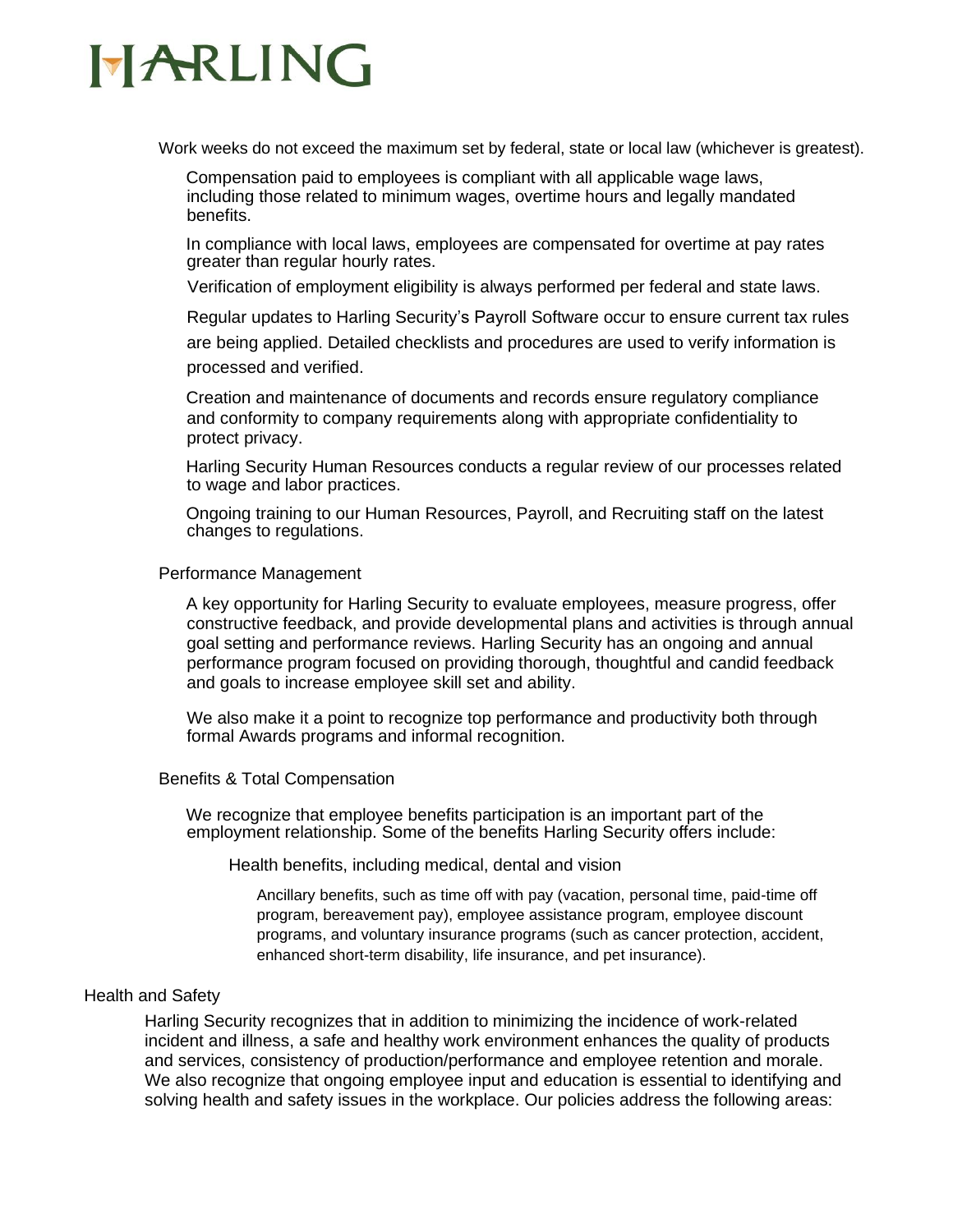

#### Occupational Safety

It is the responsibility of each employee to conduct all tasks in a safe and efficient manner complying with all local, state, federal and customer safety and health regulations, programmatic standards, and with special safety concerns identified by Harling Security for use in a particular area or with a client.

When on-site at a client location, Harling Security employees are required to follow customer safety rules and procedures. We provide additional training for our employees as necessary for or specific to the client.

Annual review with Risk Management to ensure all policies and procedures are up-to-date.

Harling Security provides new hire and ongoing safety training to address General Safety Rules (including lockout/tagout, hazardous materials, personal protective equipment, etc.), First Aid, Fire, Procedures, Tools, and Chemicals, or any other training required by our customers.

We also provide training aimed to reduce workplace injury on Lifting and Moving, Proper Lifting Techniques, Stretching, Keyboard Posture, and Proper Sitting.

Employee exposure to potential safety hazards are controlled through proper design, engineering and administrative controls, preventative maintenance, safe work procedures, and employees complying with all client-specific requirements.

Worker exposure to the hazards of physically demanding tasks, including manual material handling and heavy or repetitive lifting, prolonged standing and highly repetitive or forceful assembly tasks are identified, evaluated, and controlled. Employees are required to follow all client specific procedures while on-site.

Worker exposure to chemical, biological and physical agents is identified, evaluated and controlled. Workers are required to follow client specific requirements while onsite.

Employees are encouraged to bring forth safety concerns and input to ensure a safe working environment.

The use and misuse of drugs and alcohol pose a threat to Harling Security and our clients. We enforce a stringent Drug-Free Workplace policy, but also provide avenues for help for those requesting support.

Employees are provided with ready access to clean toilet facilities, potable water and sanitary food preparation, storage, and eating facilities.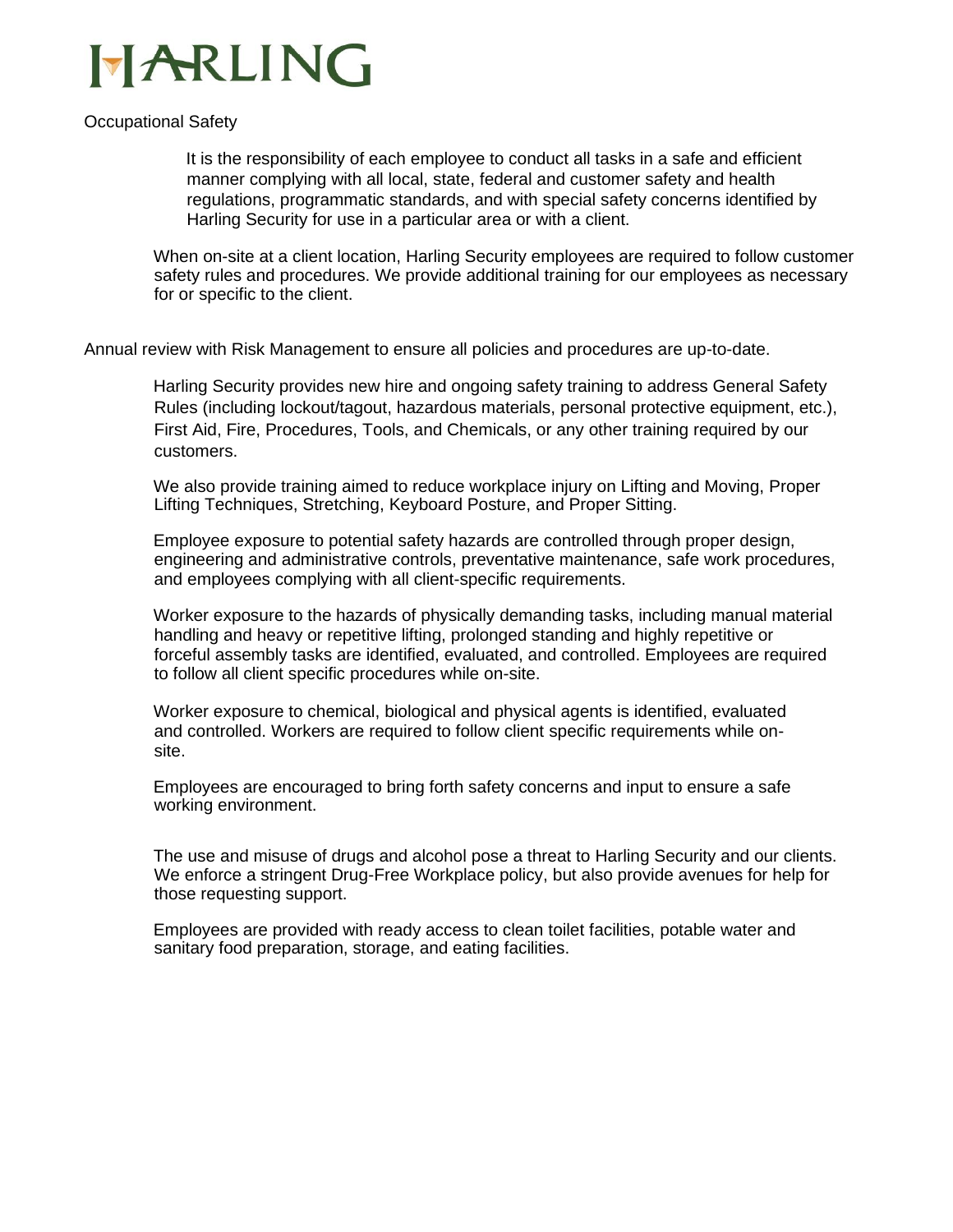## HARLING

#### Emergency Preparedness

Potential emergency situations and events are identified and assessed, and their impact minimized by implementing emergency plans and response procedures at Harling Security and on-site at client locations. Employees are required to follow client rules for emergencies at client sites.

Emergency plans and procedures include emergency reporting, employee notification and evacuation procedures, appropriate fire detection and suppression equipment, adequate exit facilities and recovery plans.

#### Occupational Injury and Illness

Procedures and systems are in place for Harling Security offices and every client location to prevent, manage, track and report occupational injury and illness including provisions to:

encourage employee reporting; classify and record injury and illness cases; provide necessary medical treatment; investigate cases and implement corrective actions to eliminate their causes; and facilitate the return of employees to work.

### FAIR OPERATING PRACTICES

Harling Security also has internal requirements to utilize a diverse supply chain. Our Supplier Diversity Program ensures that diverse supplier have the ability to compete in the procurement process and to do business with Harling Security. In addition, we ensure that the social, environmental and ethical commitments of Harling Security are reflected in working with all customers and suppliers.

#### Business Integrity

Harling Security ensures that we deal responsibly, openly and fairly with clients and potential customers. Harling Security upholds the highest standards of ethics including:

The highest standards of business integrity are upheld in all business interactions. We have a zero tolerance policy to ensure prohibition of any and all forms of bribery, corruption, extortion and embezzlement.

All business dealings are required to be transparently performed and accurately reflected on business books and records.

 Bribes or other means of obtaining undue or improper advantage are not offered or accepted.

If an error occurs, we will acknowledge it and put corrective procedures in place to address the root cause and minimize the likelihood of the problem repeating.

Information regarding business activities, structure, financial situation and performance is disclosed in accordance with applicable regulations and prevailing industry practices. Falsification of records or misrepresentation of conditions or practices are unacceptable.

Intellectual property rights are respected; transfer of technology and know-how is done in a manner that protects these rights.

Programs that ensure the confidentiality and protection of client and employee whistleblower rights are maintained.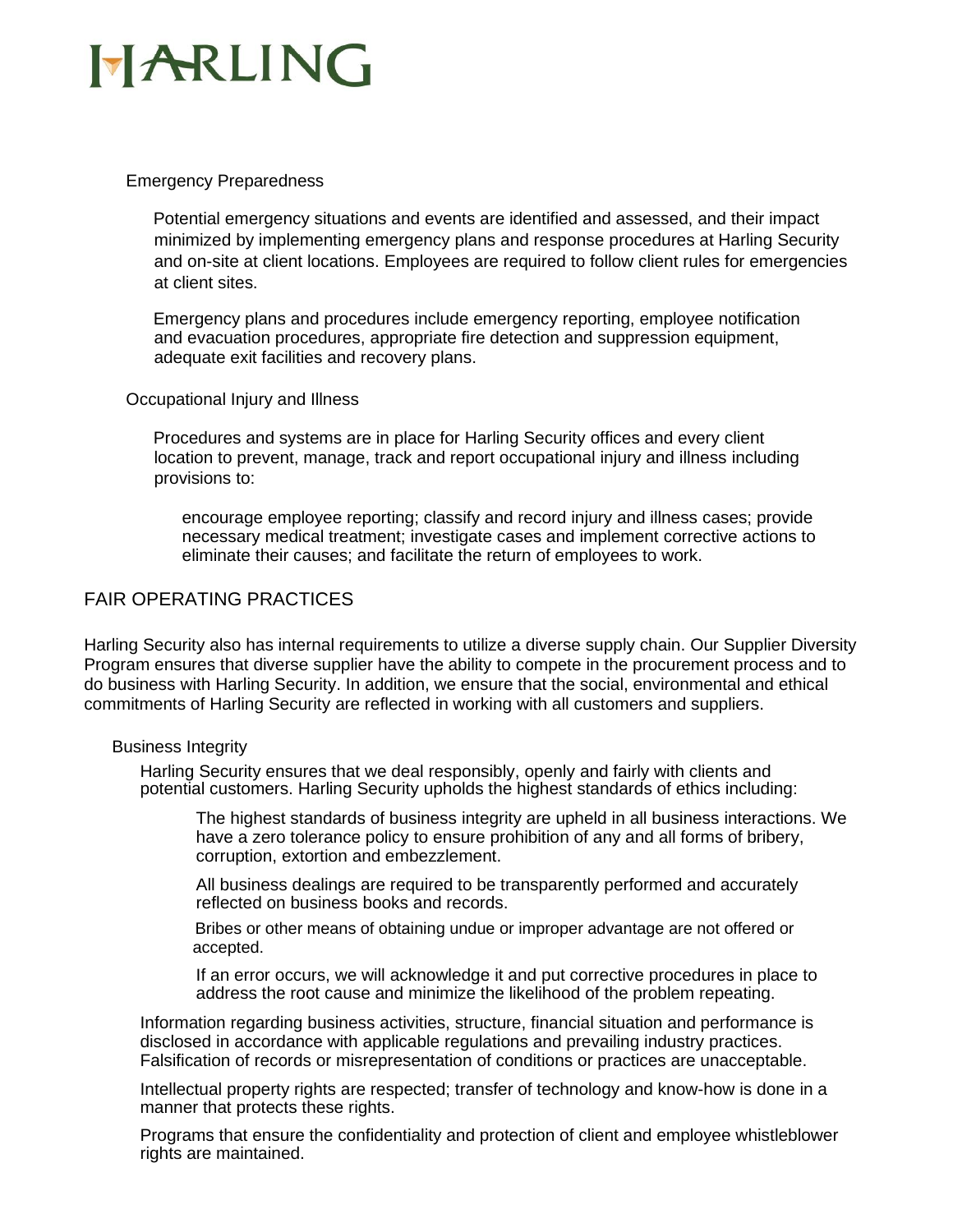Harling Security is committed to protecting the reasonable privacy expectations of personal information of everyone we do business with, including suppliers, clients, consumers and employees. Harling Security complies with privacy and information security laws and regulatory requirements when personal information is collected, stored, processed, transmitted, and shared.

Harling Security actively solicits and uses client feedback for continuous improvement.

Harling Security ensures we benchmark and evaluate our procedures and practices in order to constantly improve our competitiveness in the marketplace.

#### **Suppliers**

We expect our suppliers to:

Put in place sufficient systems to monitor and take responsibility for compliance with social policies Conduct regular assessments of their operations to identify eventual non-compliance cases

Develop remediation plans to resolve non-compliance cases

Regularly monitor the effective implementation of remediation plans

### HUMAN RIGHTS

Harling Security strives to foster safe, respectful, and inclusive workplaces. As a service-disabled minority and veteran owned company, Harling Security takes tremendous pride in our culture and diversity. Harling Security's culture is committed to respect, integrity, service and excellence. This commitment applies to all of our employees and spans our efforts to develop a diverse workforce, maintain safe and secure workplaces, and support the health, wellness and career development of our employee base. We define these values to hiring; workplace behavior; and employee conduct toward each other, our clients, and our business partners.

#### Humane Treatment

There is zero tolerance for harsh or inhumane treatment including sexual abuse, corporal punishment, mental or physical coercion or verbal abuse of employees; nor is there to be the threat of any such treatment. Disciplinary policies and procedures in support of these requirements are clearly defined and communicated to employees.

#### Harassment Prevention and Non-Discrimination

Unlawful harassment, in any form and regardless of intent, is a form of discrimination and interferes with our commitment to equal employment opportunity. Harling Security does not engage in discrimination based on race, color, age, gender, sexual orientation, ethnicity, disability, pregnancy, religion, political affiliation, union membership, or any other category protected by law. Harassment and/or discrimination contradict our values and have no place at Harling Security. Our Employee Handbook clearly addresses our policies and disciplinary action regarding harassment.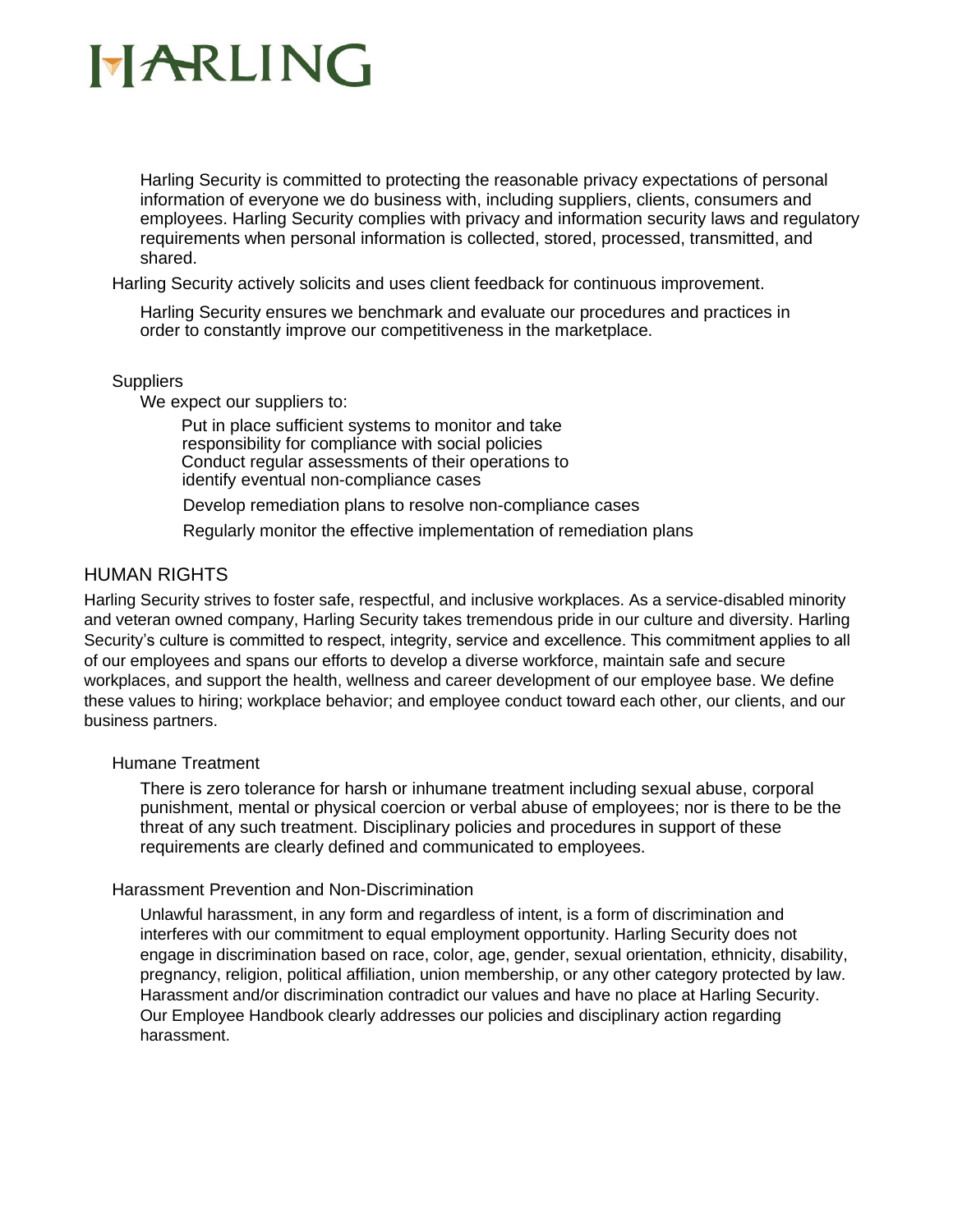The policy:

Defines harassment (including sexual) and provides examples of prohibited activities.

Describes our expectations of all employees, including complaint procedures, and the special responsibilities of managers.

Uses the recommendations of experts and follows the best practices of top companies relative to integrity standards.

If allegations of harassment or discrimination occur, our Human Resources team (with Senior Management and/or legal council if necessary) acts swiftly to uncover and evaluate facts, take remedial action if warranted, and eliminate root causes of the problematic behavior.

Our company benefits from a very diverse workforce starting with the board of directors, leadership team and the company itself has over 30% minority and 40% female populations.

#### Open Communication & Freedom of Association

Open communication and direct engagement between employees and management are the most effective ways to resolve workplace and compensation issues. Our company has an open door policy that allows employees to communicate discreetly and openly with all levels of management.

We expect and encourage employees throughout our business operations to make Harling Security principles and practices a part of their everyday work, and hold our employees accountable for adhering to our Conduct and Work Rules Policy in our Employee Handbook.

We keep our policies and practices relating to human rights under continuous and vigorous review, recognizing the need to stay vigilant in a rapidly changing and challenging world.

### ENVIRONMENT ISSUES

Protection of the environment in which we live and operate is part of Harling Security's values and principles and we consider it to be sound business practice. Care for the environment is one of our key responsibilities and an important part of the way in which we do business. We strive to reduce our energy use, manage our carbon footprint and decrease our overall environmental impact. We commit our company to:

Comply with all relevant environmental legislation, regulations and approved codes of practice

Protect the environment by striving to prevent and minimize our contribution to pollution of land, air, and water

Seek to keep waste to a minimum and maximize the efficient use of materials and resources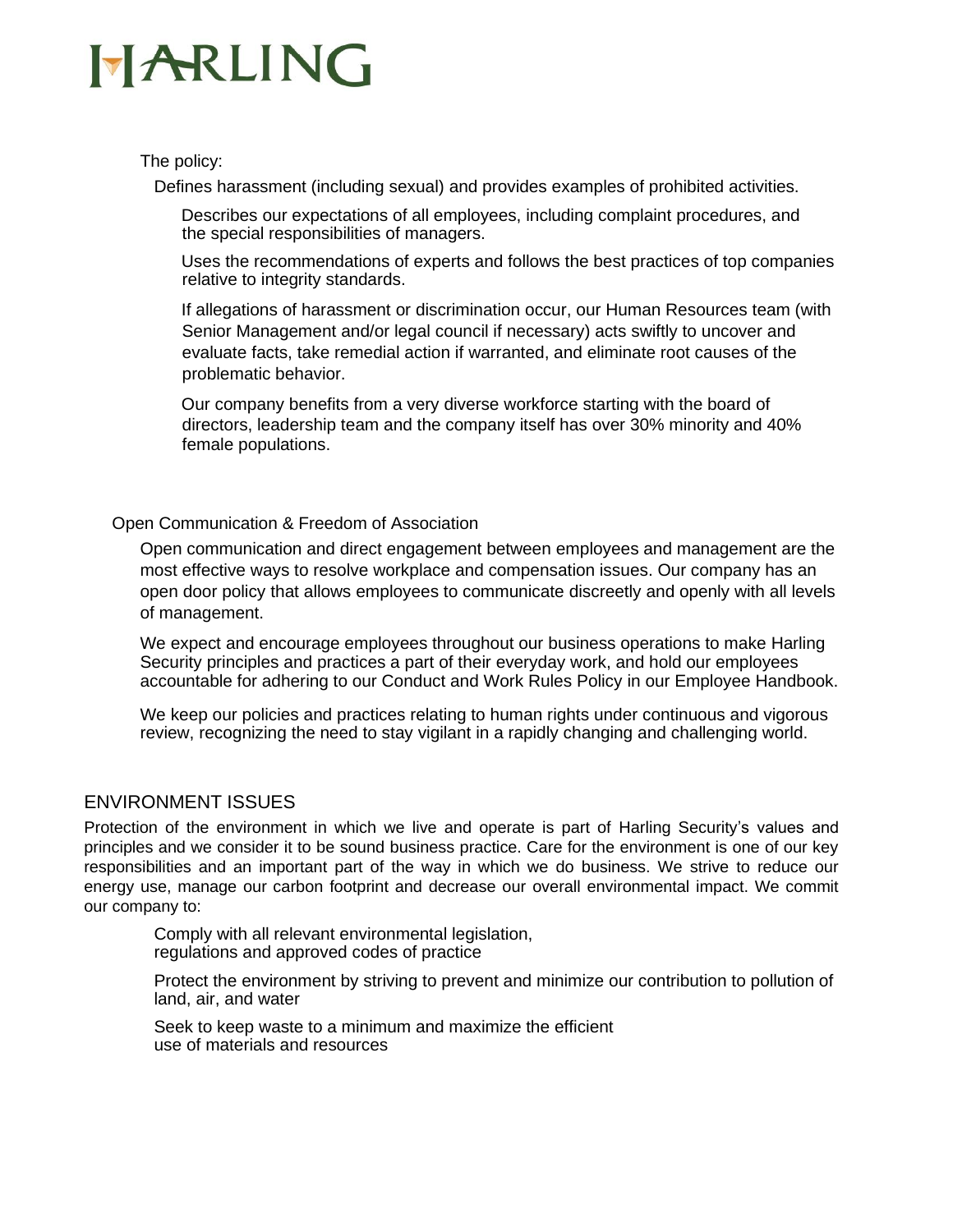## HARLING

Manage and dispose of all waste in a responsible manner

Provide training for our staff so that we all work in accordance with this policy statement and within an environmentally aware culture

Regularly communicate our environmental performance to our employees and other significant stakeholders

Develop our management processes to ensure that environmental factors are considered during planning and implementation

Monitor and continuously improve our environmental performance.

The nature of our work as a service provider means that we do not inherently have a high environmental impact but we will take consideration of environmental issues in the professional services we provide and endeavor to reduce our environmental impact to an absolute minimum.

We strive to ensure that Harling Security reduces its environmental impact by:

As a service provider of document imaging we not only strive to reduce paper usage/storage in our own company we support our clients in their efforts in this area as well.

Reducing our transportation requirements wherever possible by utilizing web-ex and conference calls. Using hybrid vehicles that are regularly serviced and checked

Efficient use of energy. Ensuring that all lights and equipment are switched off when not required including end of day checklists to ensure we are conserving energy wherever possible. Use of motion sensor lights. Participation in Energy Efficiencies Program involving thorough review of our energy usage and recommendations for improvement.

Ensuring that water is used efficiently including use of water coolers with reusable water bottles Properly disposing of any electronic office equipment

Optimizing efficiency for all printing, copying, and mailing functions including printing in mono and double sided wherever possible

Participating in recycling programs including paper shredding, bottles/cans, and toner cartridges. Sourcing recycled materials wherever possible including toner cartridges and paper

Using scrap paper for drafts and notes

Encourage electronic marketing materials whenever possible

Working with like-minded suppliers who take steps to minimize their environmental impact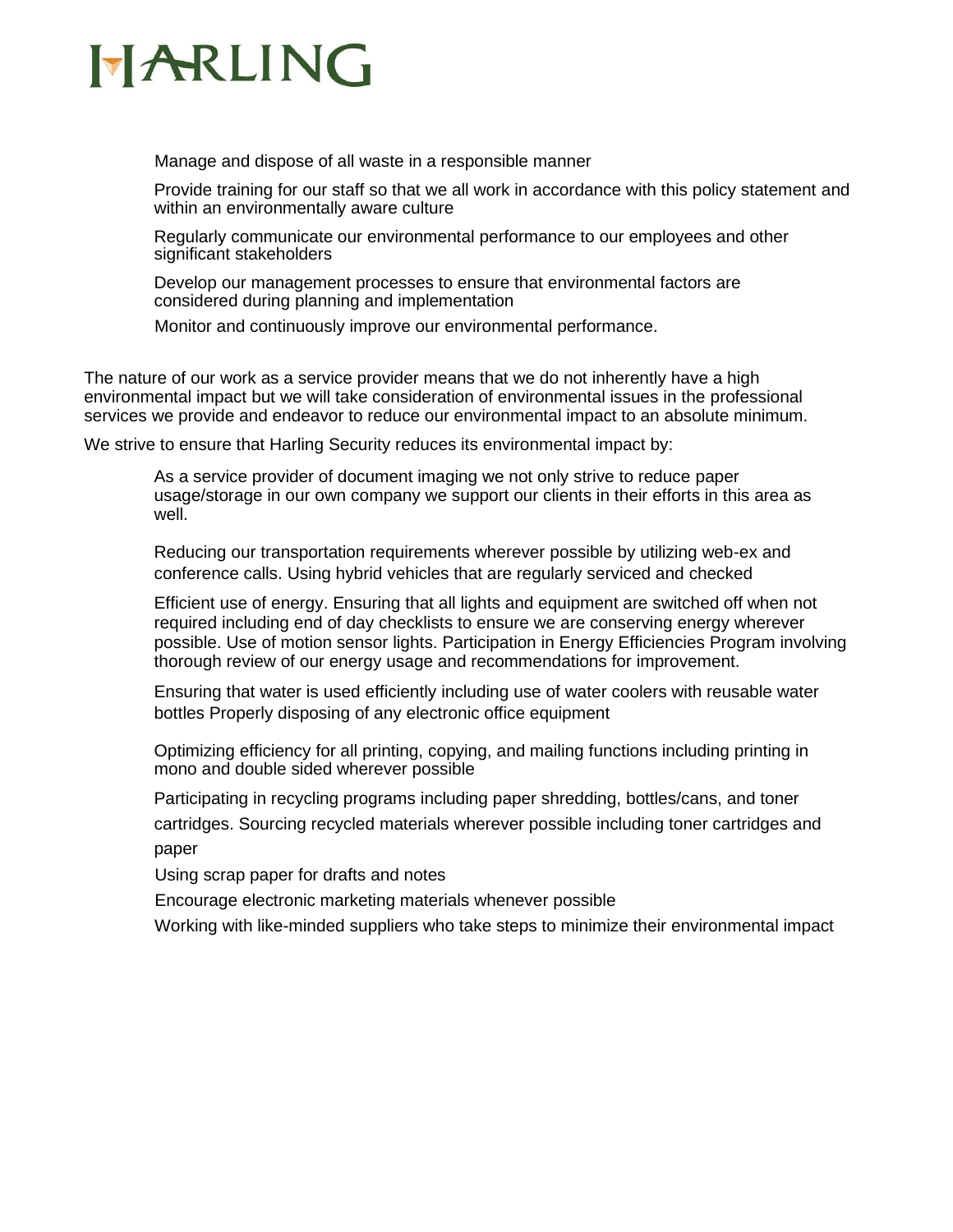### CONSUMER ISSUES (CUSTOMERS)

Harling Security recognizes the importance of understanding the needs and expectations of our customers. We want to ensure that the client's expectations are met and exceeded. Our process for monitoring client satisfaction encompasses regular and frequent communication with the client. The following are some of the methods utilized by Harling Security:

> Regularly schedule meetings with client including weekly and quarterly meetings with key topics addressed including client satisfaction, SLAs, scorecards, future initiatives, etc.

Satisfaction survey. Data collected from this process is used in a number of ways. Any dissatisfaction issues require an investigation and a corrective action. In addition, all issues are tracked on a global basis to ascertain any trends and to effect systemic change if needed.

Harling Security takes client feedback and complaints seriously and encourages open communication to obtain "the voice of the customer". Processes and systems are put in place to minimize process failures and associated complaints. When a complaint occurs, it is addressed immediately. By protocol, the next level of management is made aware of the complaint and can help effect resolution and implement needed corrective actions in a prompt manner. All complaints are logged to help capture trends and identify solutions. After the issue has been addressed, the customer is notified and follow up feedback is obtained from customer to ensure issue was satisfactorily resolved.

Harling Security utilizes the Lean Six Sigma Quality Methodology. Every complaint is viewed as a defect at Harling Security and steps are taken to immediately resolve the issue. In addition, corrective action is put in place to prevent reoccurrences of the issue.

### COMMUNITY INVOLVEMENT

Harling Security recognizes the importance of community involvement. Our business is dependent upon our communities for employees and for clients, and our communities are dependent on our business for employment opportunities and for our services. Harling Security is active in community participation and encourages and supports employee participation in service activities that contribute to our communities. We participate in the following activities:

> Working, supporting and volunteering with local and national charities/organizations United Way/Red Cross Campaign Employment opportunities for disabled individuals Supporting local schools Undertaking voluntary business advisory services